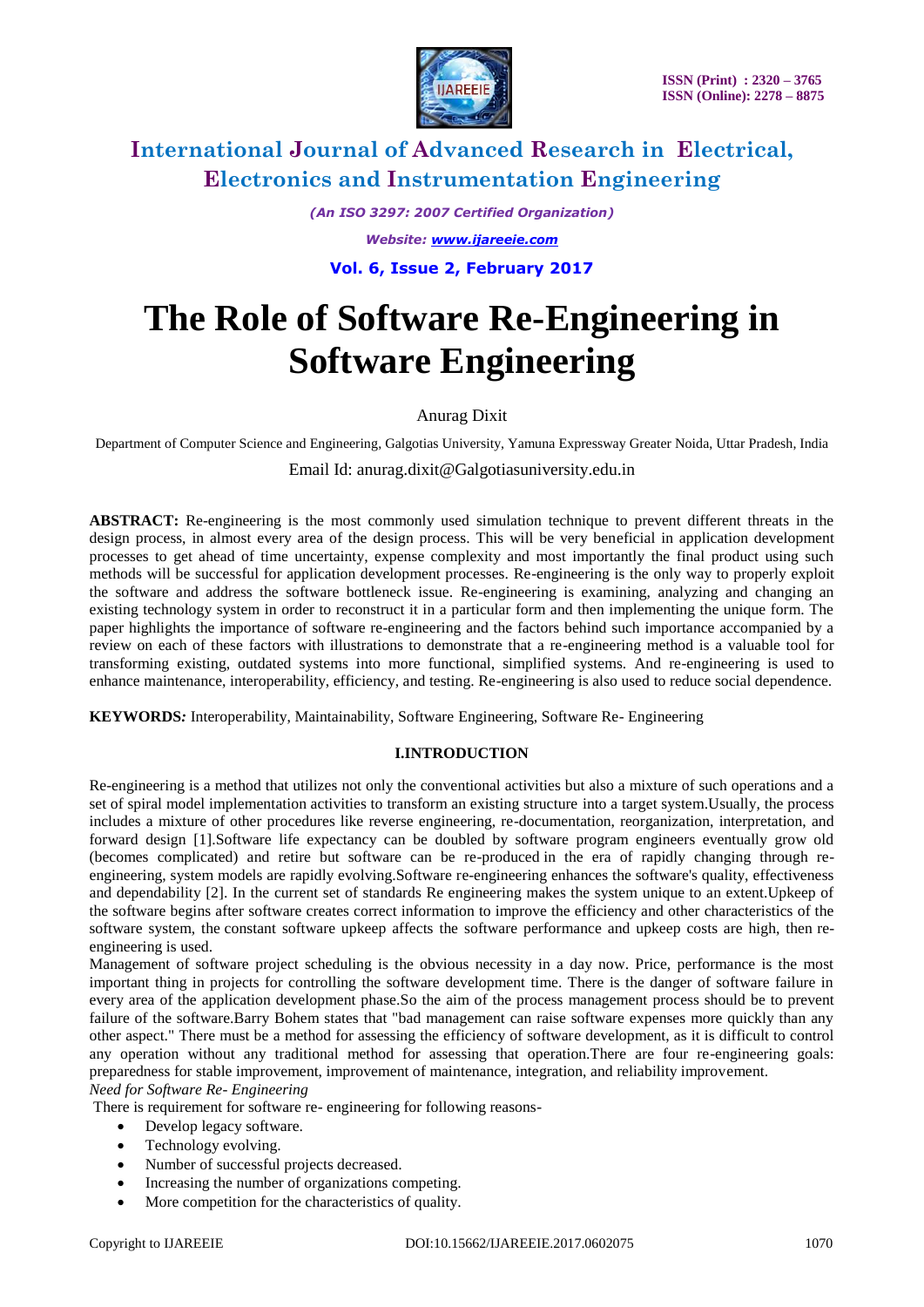

*(An ISO 3297: 2007 Certified Organization)*

*Website: [www.ijareeie.com](http://www.ijareeie.com/)*

## **Vol. 6, Issue 2, February 2017**

- People's attitudes shift.
- Assumption on maintaining the Software.

Software Re-engineering is an application development process that is done to change a software system's maintainability [3]. Re-engineering is the analysis and modification of a system that will reconstruct it in a new way.Re-engineering becomes a useful tool for transforming ancient, outdated systems into more effective, simplified systems. But the growth of projects is often strapped for time and resources, making it necessary to consider the alternatives.Reengineering is usually mentioned as "changing business processes." Such a shift places new demands on systems. Reengineering specialist is much increasingly rare than architecture specialists and most technicians have little study experience in this field.



# Fig. 1: Software Re- Engineering

### **II.SOFTWARE RE- ENGINEERING PROCESS**

Reengineering takes some time; it charges significant amounts of money, and it consumes resources that might otherwise be taken up for important problems [4]. Reengineering will not be completed in a few years or even a few months, for all the purposes.Information technology reengineering is an exercise that will soak up IT assets for many decades. That is why each company needs a pragmatic software reengineering approach. In a reengineering process template, a functional strategy is contained.Such events happen in a linear series in certain instances but that is not always the situation. For instance, reverse engineering (comprehending a program's inner workings) will have to happen before software reconstruction can begin. It is a cylindrical model this implies that everyone can re-examine each of the operations described as part of the model. After either of these operations, the method may cancel for any specific process.

*Inventory Examination-* Any company of software must have an inventory of all programs. The inventory can only be a database model with details that offer a complete description of each successful request (e.g., scale, age, market robustness).

*Document Restructuring*- Failure to report is the hallmark of several existing systems.What are the options offered to address it? It is far too tedious to build the documents.If the system is working everyone is going to be living with what everyone has.Documentation needs to be changed but options are limited. A strategy called "document when touched" is used.The program is essential to company and needs to be properly reconfigured.

*Reverse Engineering*- Reverse engineering is the method of evaluating software with a view to constructing a program depiction at a greater level of complexity than the source code [5].Reverse engineering is the layout building process.Reverse engineering instruments acquire information from an existing program from information, structural, and procedural layout.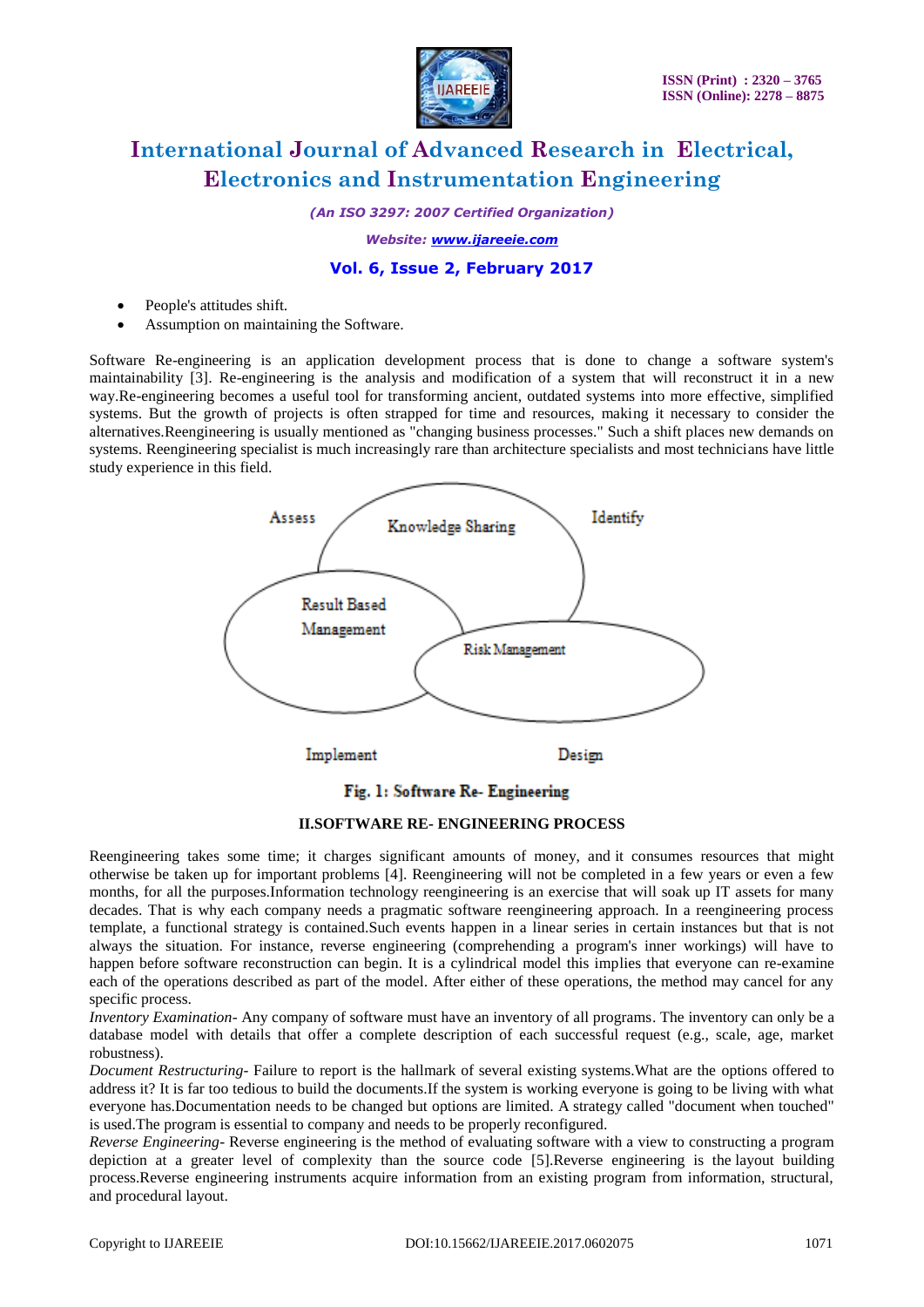

*(An ISO 3297: 2007 Certified Organization)*

*Website: [www.ijareeie.com](http://www.ijareeie.com/)*

### **Vol. 6, Issue 2, February 2017**

*Code Restructuring*- Code restructuring is the most popular type of reengineering (in this situation, the use of the word reengineering is controversial, simply).Many computer systems have a relatively strong software design, but specific components have been programmed to make it difficult to recognize, check, and manage it.In such situations, the code can be reorganized within the defendant's components. To perform this task, a debugging tool is used to evaluate the source code. Organized programming build breaches are reported and code reorganized (this can be done manually).The resulting reorganized software is checked and designed to ensure there have been no irregularities. Documentation of the internal code is revised.

*Data Restructuring-* A program with a feeble design of the data will be difficult to relate and improve.In fact, information design had more to do with an organization's long-term feasibility than the source code itself, for several implementations.Unlike code reorganization, which takes place at a low level of subjectivity, information structuring is a reengineering operation on a large scale.Data reorganization mostly starts with a reverse engineering exercise.Data elements and characteristics are recognized, and performance is checked for current data structures.When the data framework is fragile (e.g., flat documents are being introduced at the moment, when a transactional method would significantly streamline computation), the information will be revised.Because data design has a significant influence on the design of the program and the methodologies that inhabit it, alterations in the information will always lead to changes either architectural or software-level.

*Forward Engineering-* In a perfect world, programs would be redesigned using an integrated "reengineering engine." The existing system would be fed into the engine, evaluated, reorganized and then revived in a form with the best technology quality features.More importantly, such reengineering instruments are progressively becoming more advanced. Forward engineering is the method of constructing complexities and reduced-level information from a highlevel design, or definition. In Information Technology, forward engineering is usually essential, as it reflects the ' normal ' process of creation. This can often lead to loss of technicalities, if the designs are much more comprehensive semantically, or complexity levels. The Steps of Software Re- Engineering Process is shown below in figure 2 Steps of Software Re- Engineering Process.



Fig. 2: Steps of Software Re- Engineering Process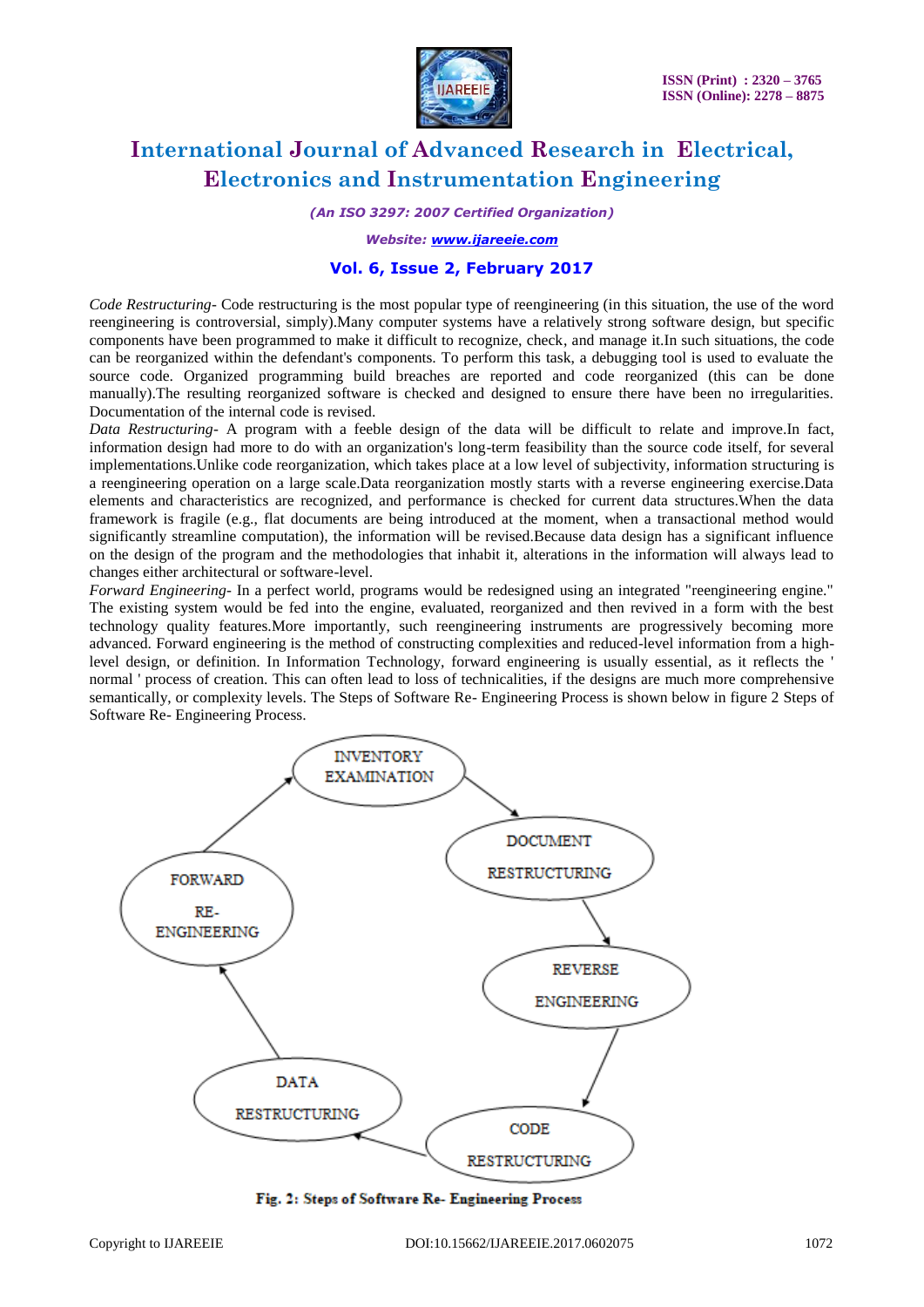

*(An ISO 3297: 2007 Certified Organization)*

*Website: [www.ijareeie.com](http://www.ijareeie.com/)*

## **Vol. 6, Issue 2, February 2017**

#### *Business Process of Re- Engineering-*

Legacy software occurs wherever it becomes intolerable maintenance costs, and instead, re-engineering will be the only opportunity to reduce overhead and stop software development. The re-development will reduce the institution's overall portfolio on the software [6].



### Fig. 3: Business Process of Re- Engineering

### **III.BENEFITS OF SOFTWARE RE- ENGINEERING**

*Improved Maintainability*- Lots of money are expended on maintaining applications.Production of simple-to-maintain software can thus possibly save enormous costs.In business sector, the issue of keeping software is generally recognized, and much has been published about how e.g. instruments and procedures can promote maintainability.It is not possible to manage what can't be measured, and there is no widespread measure of maintainability yet [7]. Although some proposals have been submitted, the very concept of calculating sustainability has fundamental problems.Maintainability is the simplicity with which it is possible to modify a software package or feature to fix bugs, boost performance or other characteristics or adjust to a modified world.Often maintainability rises and quite often declines which was anticipated. For instance, the logical "system reform" shift would lead to an increase in the metric of maintainability.

*Improved Performance*- Performance (sensitivity and usability) is performance software make-or-break.Bad performance charges billions of dollars yearly in lost income for the industry, decreased efficiency, increased investment and equipment costs, and broken customer relationships.In reaction, the project often enters "crisis mode" in an effort to crank or even design the software to achieve performance targets [8]. Maximizing the performance and capability reward of the tuning attempts is essential in these circumstances.Using this method, a comparatively small expense has been used to provide a high return.When the problems are encountered the only option is probably to change the program.Nevertheless, it's important to remember that a calibrated system can occasionally if ever, show the performance you might have obtained by re-engineering the process.

*Increased Interoperability*- System interoperability includes the reliability of software production and processing to communicate with existing and new equipment to share information between structures in a reliable manner.In particular, system interoperability includes the idea of software processing and software engineering including existing systems and firmware upgrades/software that must communicate to ensure trustworthy news sharing among systems [9].Dynamic systems engineering involves flexibility from both procedures and designs to enable the procedures and designs themselves to be re-engineered and re-evaluated to enhance compatibility.

*Reduced Individual Dependency*- Developing huge-scale software requires cooperation between and within very big engineering team members that may be situated in various buildings, on different business universities, and in time zones.Cooperation between application development groups is one of the software development factors which are most hard to improve.Cooperation is a choice-making process which demands interaction, capacity and collaboration. These coordinating elements are essential, but inadequate in themselves, for cooperation to occur.Interaction is important as individual X needs to convey what needs to be done to individual Y in some manner and individual Y need to understand the interaction. Capacity is needed since Y needs to be able to do what he wants.Therefore, personal reliance is critical and a great deal of effort is made to organize the function of the software development community so that software re-engineering is used to minimize individual reliance by reforming the existing system in a way that reduces the dependence of individual X on individual Y where (both  $X & Y$ ) are representatives of the team's work.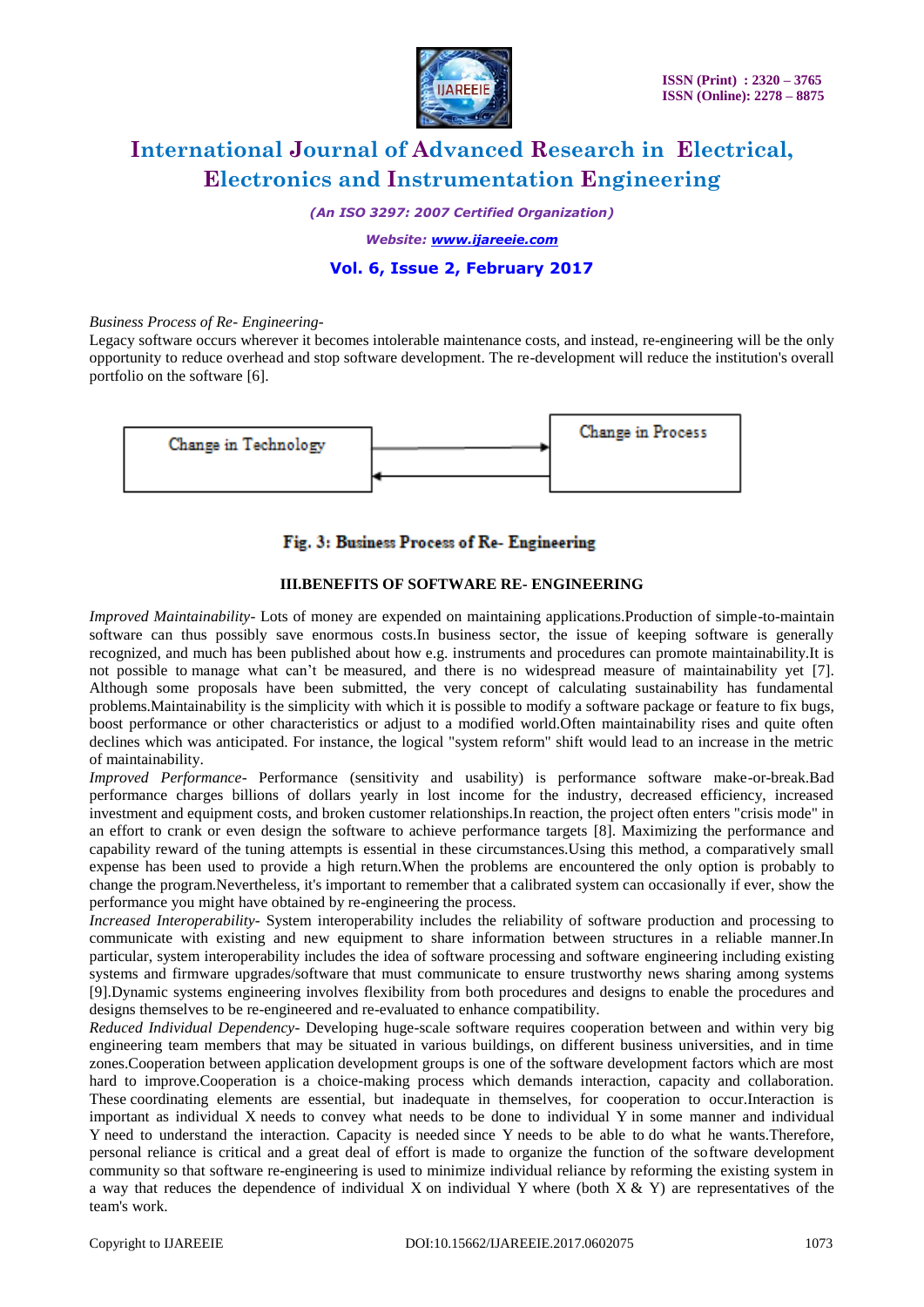

*(An ISO 3297: 2007 Certified Organization)*

#### *Website: [www.ijareeie.com](http://www.ijareeie.com/)*

### **Vol. 6, Issue 2, February 2017**

*Enhanced Testability*- The objective of testability reengineering is to reorganize the code in such a way that testing requirements can be encountered while reducing the size and difficulty of the system. Testability Re-engineering technology is certainly a worthwhile endeavour.The detection and elimination of clones the refactoring of tightly embedded code and the design, redesign are activities which can be standardized [10]. There are several resources that support this. The re-engineering expenses can be reduced by their use.The isolation of the ui from the application logic is a very key factor in testability.This isolation of the display from the processing is a requirement for checking the application, i.e. the operational logic, without having to open the information in the user interface, which takes a long time and is difficult to accomplish.

### **IV.RISKS/ CHALLENGES**

There are number of risks which the re- engineering team has to experience they are as follows-*Technology Risks-*

- Retrieved data is not beneficial or used.
- Reverse engineering to representations which cannot be communicated.
- Insufficient reengineering innovation to achieve reengineering objectives.

### *Tool Risks-*

- Reliance on tools not performing as marketed.
- Never using instruments mounted.

#### *Strategy Risks-*

- Premature dedication to a complete system reengineering alternative.
- Incompetence to have a long-term view with immediate-term goals.
- Lack of global ambition: code, information, system reengineering.
- No schedule to use reengineering instruments.

### *Application Risks-*

- Reengineering with no regional application specialist available.
- Existing market information is lost, rooted in software code.
- Reengineered device fails to work properly.

#### *Process Risks-*

- Exceptionally high manual reengineering expenses.
- Cost advantages not discovered in the prescribed time frame.
- Could not financially rationalize the reengineering achievement.
- Reengineering effort glides.
- Absence of management dedication to continuous reengineering method.

#### *Personnel Risks-*

- Programmers are inhibiting the reengineering process from starting.
- Less appropriate coders for making a controversial reengineering programme look less useful.

### **V.CONCLUSION**

After the comprehensive analysis, it can be concluded that the re-engineering program is the mechanism by which the project expense, time, and commitment can be easily reduced. Given the advancement of the entire project the designers choose to use most of the prior software's currently existing parts. Because of the risk aspect, it is not mostly used in low-scale businesses, even though the use of developing entire venture rather than ploy the some parts of the venture which had previously built. Several complex software design techniques have been evolved to enhance software scalability and upkeep, and to shorten the time needed for upkeep and advancement activities, but many businesses have ancient or legacy software systems, such businesses are spending too much money to preserve the legacy systems.Such systems cannot be introduced to new systems since they involve indirect data and cannot be